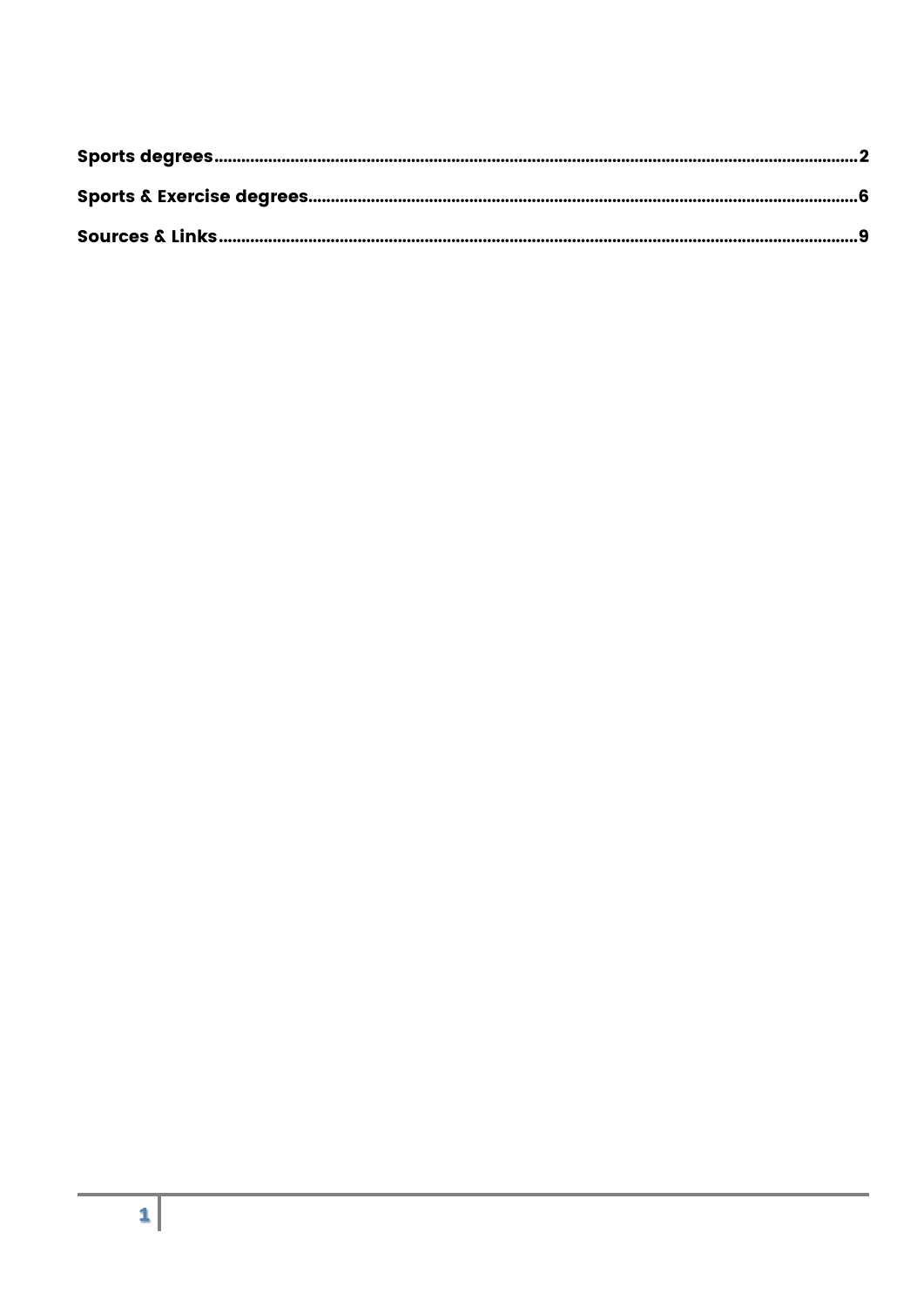# Sports courses

Whether playing sports or working in the sports industry there are many specialist degree courses, with more opening up all the time showing the wide number of opportunities to work in the rapidly expanding sports industry. Universities such as UCFB running a range of specialist courses from the Etihad and Wembley to courses in many 'traditional' universities it is worth exploring the range of excellent curses available. **Example degrees:** Football Studies, Sports Management and Development, Fitness and Personal Training, International Football Business, Sport Media

- BA/BSC
- VOCATIONAL
- COMMUNICATION SKILLS
- TIME IN LABS
- RESEARCH
- **SCIENCE**
- SPORT
- EXERCISE

# Example course modules

- Understanding Football Business
- Fundamentals of Accounting & Finance
- Sport, Diversity and Social Justice
- Conceptualising Sport
- The coaching process
- Fitness Training and Analysis
- Managing community sport
- Understanding Football fans and customers
- Applying teaching and coaching

# Teaching hours / week

The time you'll spend in lectures and seminars each week will vary from university to university, so use this as a guide.



# League tables for this subject

The [Guardian](https://www.theguardian.com/education/ng-interactive/2017/may/16/university-league-tables-2018) The Complete [University](http://www.thecompleteuniversityguide.co.uk/league-tables/rankings?s=Architecture) Guide The [Times](https://www.thetimes.co.uk/article/top-by-subject-mgbnm672r)

# What students say about sports science

In my first year I had about 12 hours in lectures each week and some workshops to attend, too. The content was pretty diverse from sports management, sports coaching and science of sport, for example. We were assessed in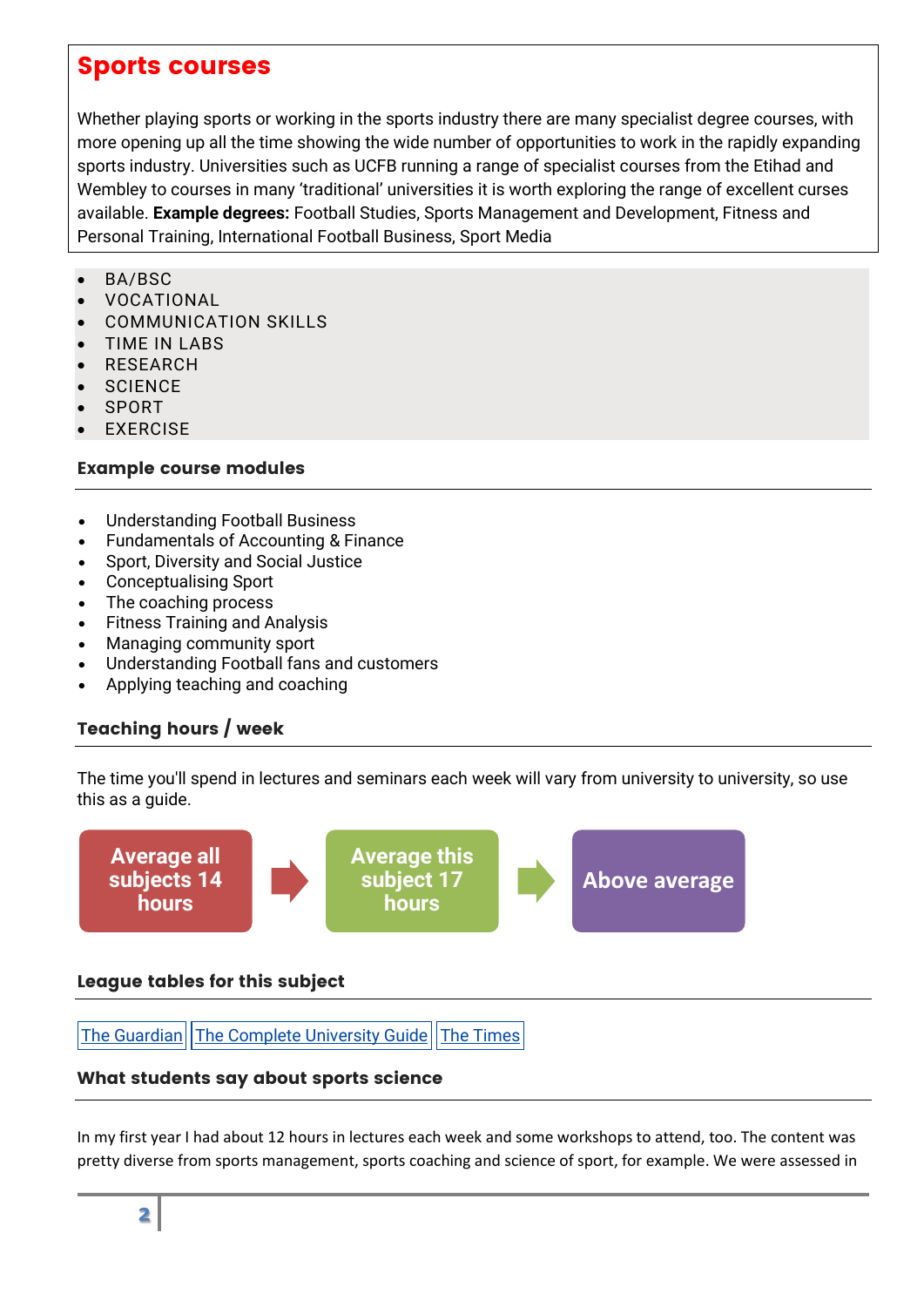various ways, for example, we did essays as well as small multiple choice progress tests and at the end of first year we had a couple of exams. We also had to present to small lecture groups on a specific topic and we had lab time too in some modules.

# *1st year, University of Hertfordshire*

The content is very good, challenging, but not making exceptionally large demands on your time. Topics are interesting and lecturers are always using new research examples from their fields so you are learning the most up to date information. There is a good balance of coursework and exams. You also have labs where you really get to be hands on with some of the more basic equipment. These are great as you get real practical skills.

#### *2nd year, University of Birmingham*

# A-levels or BTECs usually required

- Sport
- Physical Education

#### **Useful to have**

Business

# Application checklist

Here's a guide to what to expect from the application process - also check individual university entry requirements, as these may differ.

- January application
- Personal statement

# BHASVIC information

**In Sept 2019, 20 BHASVIC students went onto study Sport & PE Science at 12 different universities. In addition, other students went on to study sportsrelated degrees in areas such as business, evernts and marketing.**

Many of our students go onto pursue a career in sport and will embark on many pathways, including higher education.

In addition to studying sport at university, student will begin professional sporting careers, take up coaching or sponsorships



in the UK and abroad. Students can add Sport Performance to their timetable at BHASVIC for their chosen sports.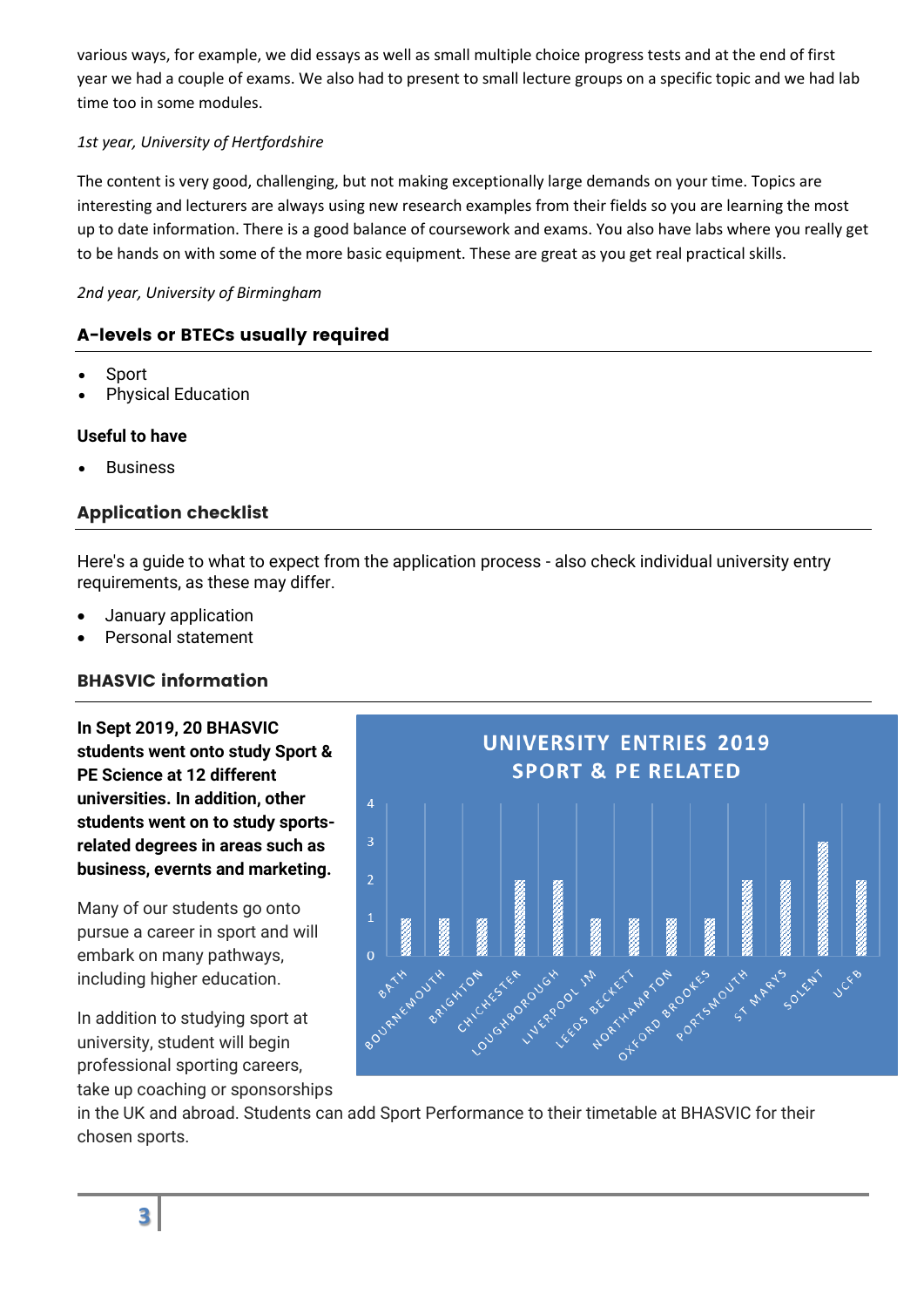# Top 10 Universities for Sports Science - Complete University Guide 2020

- **Exeter, Loughborough Bath, Glasgow, Edinburgh, Durham**
- **Leeds, Nottingham, Portsmouth, Essex**  all very high student satisfaction scores
- **Birmingham, Swansea, Liverpool John Moores**  all with top graduate prospects

# Examples of degrees and combined degrees for BHASVIC student's 2019 entry

- Sports Management and Development
- Football Coaching and Management
- Fitness and Personal Training
- Sport, Coaching and Physical Education/Business Management
- Football Coaching and Performance
- Sport Management and Coaching
- Physical Education, Sport and Youth Development
- Football Studies
- Sports Marketing
- Sports Management
- Sports Management and Development
- Sport Coaching and Sport Development
- Sports Technology
- International Football Business
- Sport Journalism
- Sport Media
- Sports Journalism
- Sport Coaching
- Sport Development and Physical Education
- Sport, Coaching and Physical Education

# Career prospects

One of the fastest growing subjects in the country, the number of sports graduates has gone from under 9,500 in 2012 to 15,000 now. However, the good news is the country's appetite for good health and fitness means that sports grads are less likely than average to be out of work. Sports graduates, not surprisingly, tend to get jobs in sport and fitness, coaching and teaching especially, but they're found all over the economy. Management is also a popular option for graduates from this subject – after all, this is a degree for people who want to motivate others!

# Jobs where this degree is useful

- Fitness instructor
- Teacher
- Sports coaches
- Sports Marketing
- Event Management
- Sports Finance

#### **Other real-life job examples**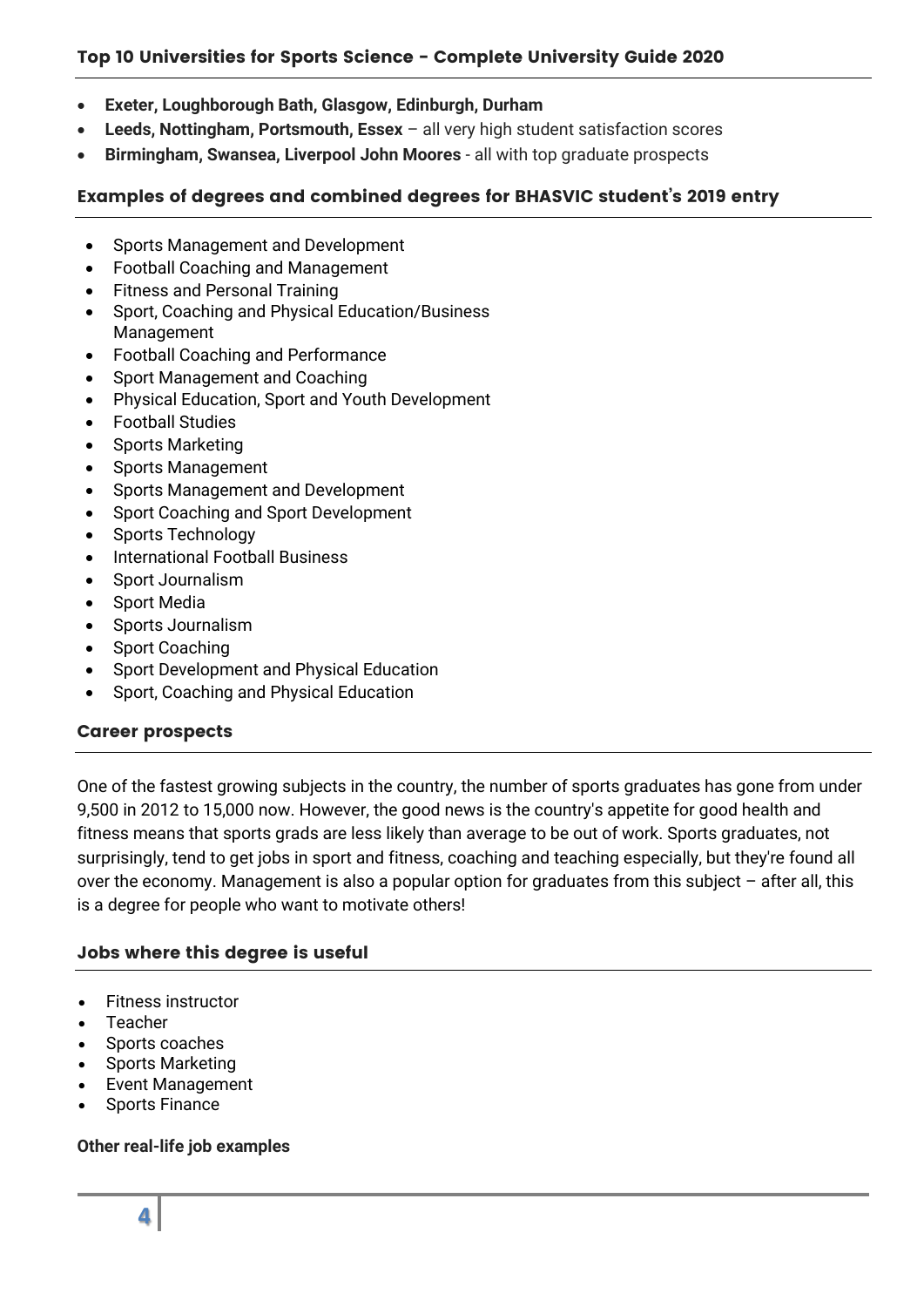- Marketing executive
- Sports officials
- Gym or leisure centre management

# What employers like about this subject

A degree in sports science will get you subject-specific skills in areas such as physiology, psychology, nutrition and biomechanics. You will also learn transferable skills including communication, teamworking, time management, customer focus and the ability to motivate yourself and others. Employers that recruit sports scientists include gyms, fitness centres and sports clubs, and schools and hospitals.

# Local market information

# **Albion in the Community**

We are lucky enough to have a Premier league football club on our doorstep and Albion in the Community provide a wide range of opportunities for both employment and apprenticeships. They also work with a growing number of local organisations and businesses to recruit and support apprentices across a range of jobs; these include leisure, activity leadership, PE and school sport, business administration, customer service and management.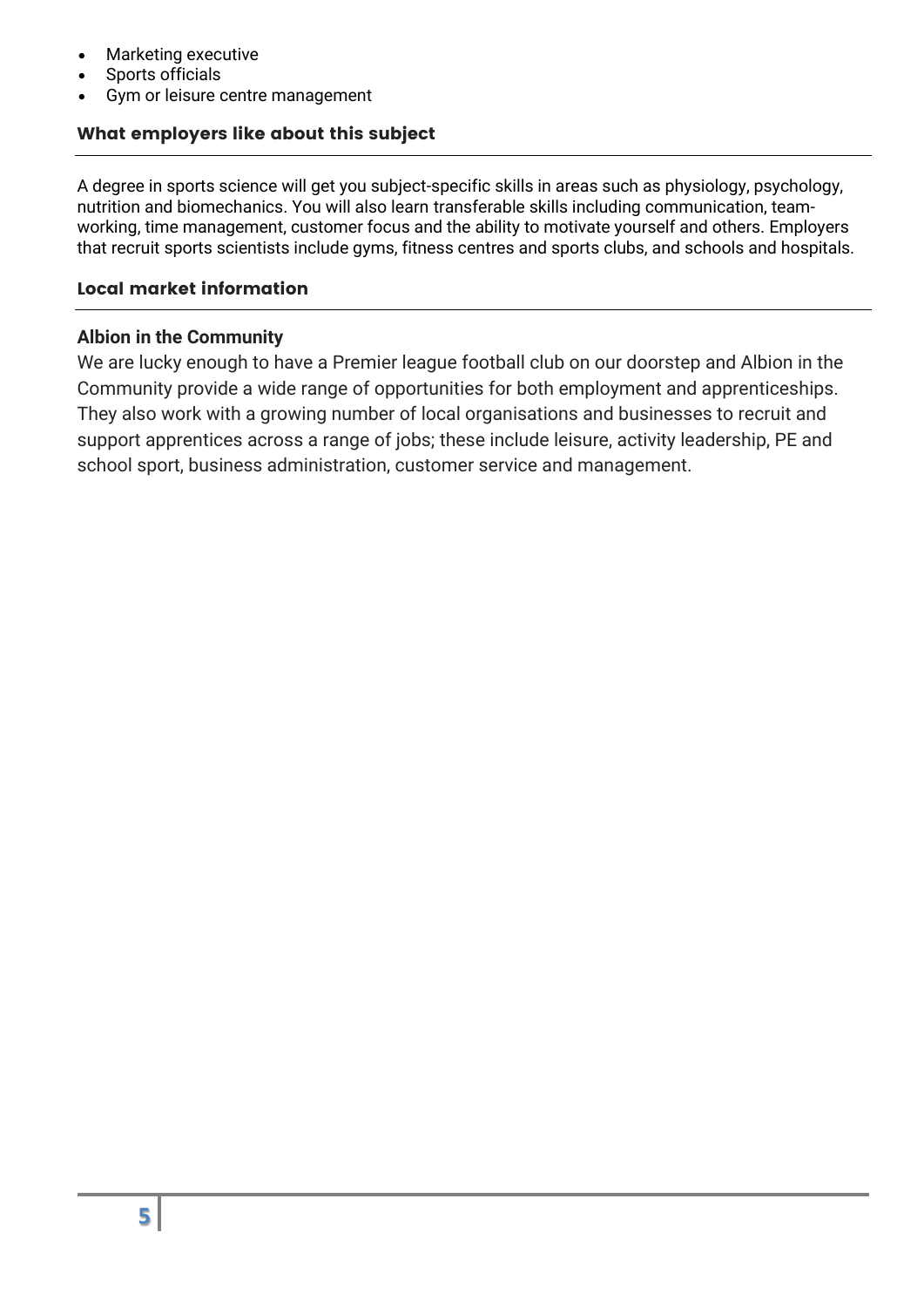# Sports science

Does helping athletes maximize their potential, becoming a personal trainer or promoting sport in the community appeal? If so - and you have an aptitude for science - sport or exercise science could be for you. You'll learn how the healthy human body works during exercise, how exercise promotes health and the psychology of sport, opening up opportunities to work in the rapidly expanding sports industry.

**Example degrees:** Sport and Exercise Science with Placement, Sport Performance Analysis, Sport and Exercise Therapy, Sports Therapy, Sport Rehabilitation

- BSC
- VOCATIONAL
- COMMUNICATION SKILLS
- TIME IN LABS
- RESEARCH
- **SCIENCE**
- **SPORT**
- EXERCISE

#### Example course modules

- Applied anatomy and biomechanics
- Research methods
- Nutrition for phsyical activity
- Introduction to the science of sport and exercise
- The coaching process
- Lifestyle behaviour change
- Managing community sport
- Life span, motor development and impairment
- Sport, exercise and health pedagogies
- Applying teaching and coaching

# Teaching hours / week

The time you'll spend in lectures and seminars each week will vary from university to university, so use this as a guide.



# League tables for this subject

The [Guardian](https://www.theguardian.com/education/ng-interactive/2017/may/16/university-league-tables-2018) The Complete [University](http://www.thecompleteuniversityguide.co.uk/league-tables/rankings?s=Architecture) Guide The [Times](https://www.thetimes.co.uk/article/top-by-subject-mgbnm672r)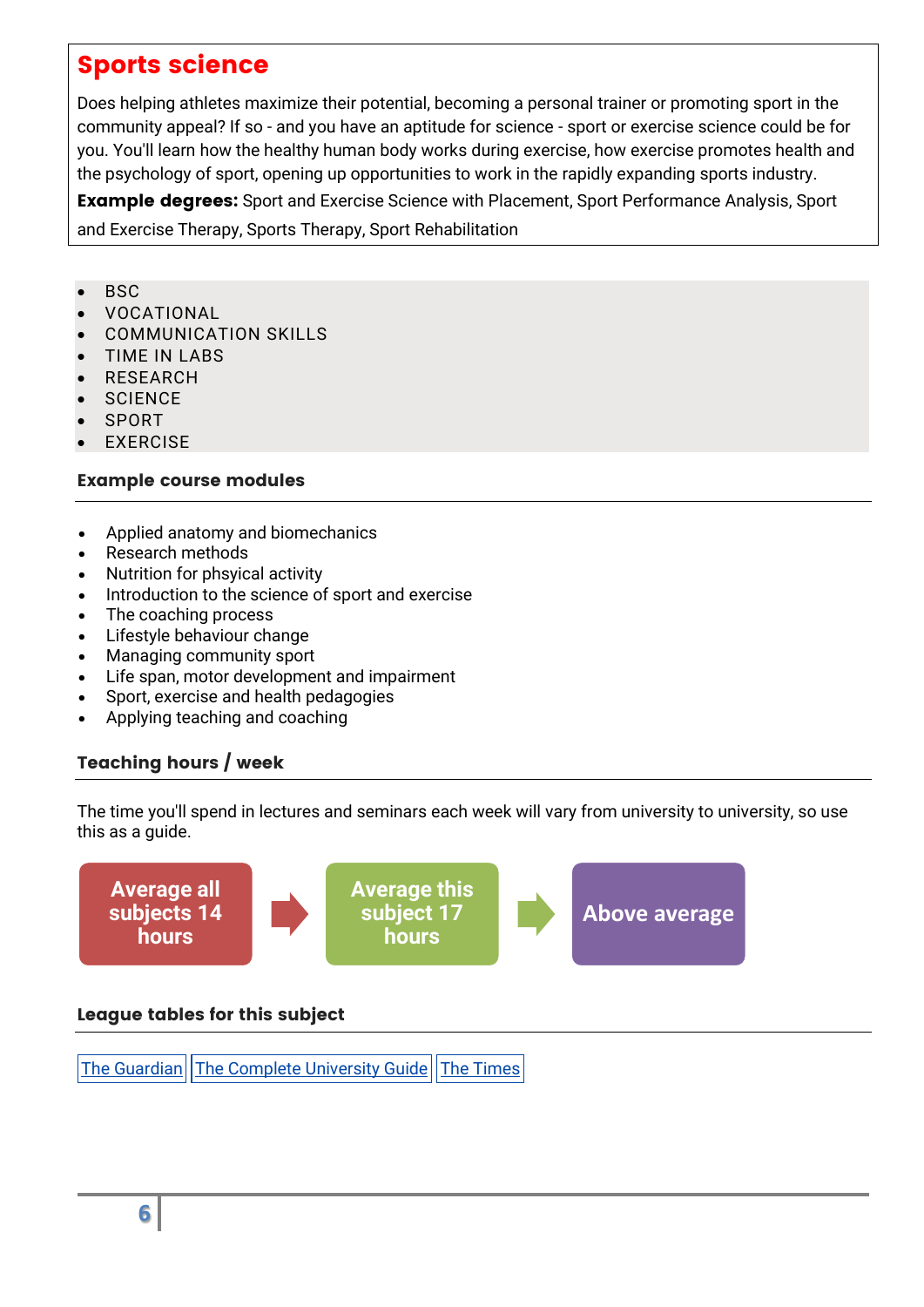In my first year I had about 12 hours in lectures each week and some workshops to attend, too. The content was pretty diverse from sports management, sports coaching and science of sport, for example. We were assessed in various ways, for example, we did essays as well as small multiple choice progress tests and at the end of first year we had a couple of exams. We also had to present to small lecture groups on a specific topic and we had lab time too in some modules.

#### *1st year, University of Hertfordshire*

The content is very good, challenging, but not making exceptionally large demands on your time. Topics are interesting and lecturers are always using new research examples from their fields so you are learning the most up to date information. There is a good balance of coursework and exams. You also have labs where you really get to be hands on with some of the more basic equipment. These are great as you get real practical skills.

#### *2nd year, University of Birmingham*

My course was comprised of four modules, each module was timetabled once a week for two hour sessions. The content of my course comprised of event management, project dissertation, contemporary issues in sport and advanced professional experience. I was required to complete written and oral assessments as well as an exam.

#### *1st year, University of Gloucestershire*

# A-levels or BTEC usually required

- Biology or another science / maths
- Sports & Exercise Science

# **Useful to have**

- Psychology
- Physical education

# Application checklist

- January application
- Personal statement

# BHASVIC information

# **In Sept 2019, 10 BHASVIC students went onto study Sport & Exercise Science at 8 different universities.**

Sport and Exercise Science in many different forms remains a very popular university choice for our students. It regularly features in our top ten most studied subjects at a higher level.

Students usually study a Sport and Exercise BTEC at BHASVIC.

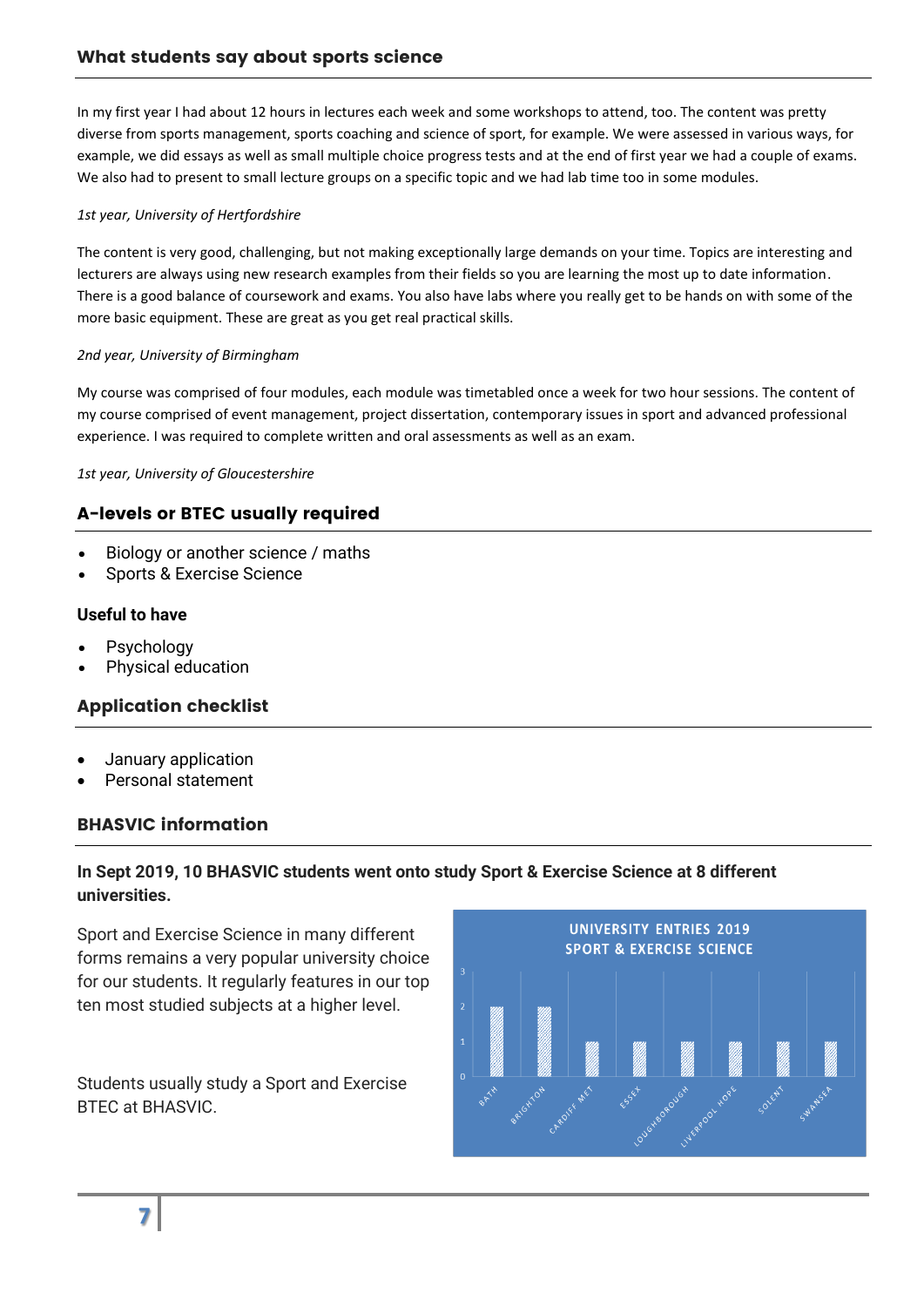# Top 10 Universities for Sports Science - Complete University Guide 2020

- **Exeter, Loughborough Bath, Glasgow, Edinburgh, Durham**
- **Leeds, Nottingham, Portsmouth, Essex**  all very high student satisfaction scores
- **Birmingham, Swansea, Liverpool John Moores**  all with top graduate prospects

#### Examples of degrees and combined degrees for BHASVIC student's 2019 entry

- Sport and Exercise Science with Placement
- Sport and Exercise Science with a Year Abroad
- Sport Coaching
- Sport Development and Physical Education
- Sport, Coaching and Physical Education
- Sports and Exercise Science (Including Placement Year)
- Sport and Exercise Therapy
- Sport Performance Analysis

# Employability

**One of the fastest growing subjects in the country, the number of sports science graduates at university has grown nearly four times from 2003.** However this is a subject with many pathways, and studying at A level / BTEC is likely to give lots of opportunities.

However, the good news is the country's appetite for good health and fitness means that sports science students are less likely than average to be out of work. Sports science students, not surprisingly, tend to get jobs in sport and fitness, coaching and teaching especially, but they're found all over the economy. Management is also a popular option for students from this subject – after all, this is a subject for people who want to motivate others!

# What employers like about this subject

A degree in sports science will get you subject-specific skills in areas such as physiology, psychology, nutrition and biomechanics. You will also learn transferable skills including communication, teamworking, time management, customer focus and the ability to motivate yourself and others. Employers that recruit sports scientists include gyms, fitness centres and sports clubs, and schools and hospitals.

# Transferable skills

Research & analytical skills, critically evaluating information, designing research studies, data handling, problem solving, decision making, leadership, time management, communication.

# Example careers

- Event manager
- Health promotion specialist
- Higher education lecturer
- Outdoor activities/education manager
- Sport and exercise psychologist
- Fitness instructor
- Teacher
- Sports coaches
- Gym or leisure centre management